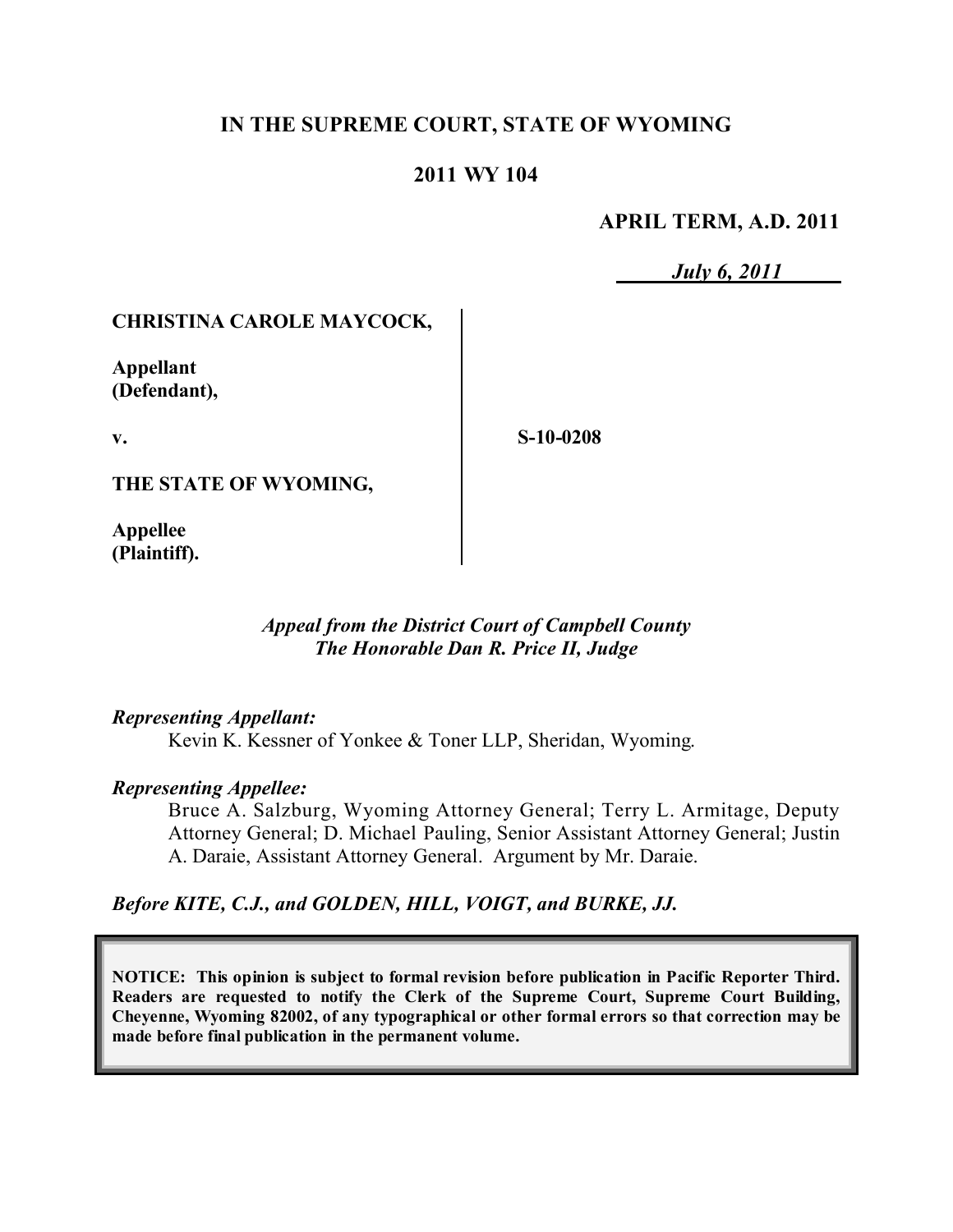**GOLDEN**, Justice.

[¶1] Appellant Christina Carole Maycock challenges her conviction for obtaining property by false pretenses, raising claims of sufficiency of the evidence and evidentiary error. We hold the evidence presented at trial is insufficient to sustain Maycock's conviction and reverse.

### **ISSUES**

[¶2] Maycock presents the following issues:

I. Did the State fail to prove beyond a reasonable doubt that the Cemetery District had been defrauded of insurance premiums when the unrebutted testimony of the District's board members was that the Board was willing to pay the insurance premiums for the families of unmarried couples with children?

II. Did the trial court violate the best evidence rule when it allowed testimony about the contents of an insurance policy without requiring that the policy be entered into evidence?

# **FACTS**

[¶3] Maycock began working as a part-time employee for the Campbell County Cemetery District (District) in 1984. She became a full-time grounds supervisor in the fall of 1985, and, in 1988, she was promoted to general cemetery supervisor. Maycock held that position until 2008, at which time she retired and was elected to the District's Board of Directors (Board).

[¶4] In 1985, the Board decided it would finance health insurance coverage for the District's full-time employees and their families. The Board arranged its first group policy with Time Insurance Company. The Board continued to provide such insurance, but switched insurance companies multiple times over the ensuing years. In 1992, the District signed on with Employer's Health Insurance Company, which later became Humana Insurance Company. The terms of that 1992 policy limited coverage to the District's employees, their spouses, and their dependent children.

[¶5] On December 4, 1992, Maycock enrolled in the District's insurance plan with Employer's Health. On the insurance enrollment form, Maycock noted she was married and listed Bill Maycock as her spouse. As a result, Bill Maycock was added to the District's group plan, with the District paying the full cost of his insurance coverage.

[¶6] In August 2009, more than sixteen years later, the Gillette Police Department received a tip that Maycock had misrepresented Bill Maycock to be her spouse on the 1992 insurance enrollment form. The ensuing investigation confirmed the Maycocks were not husband and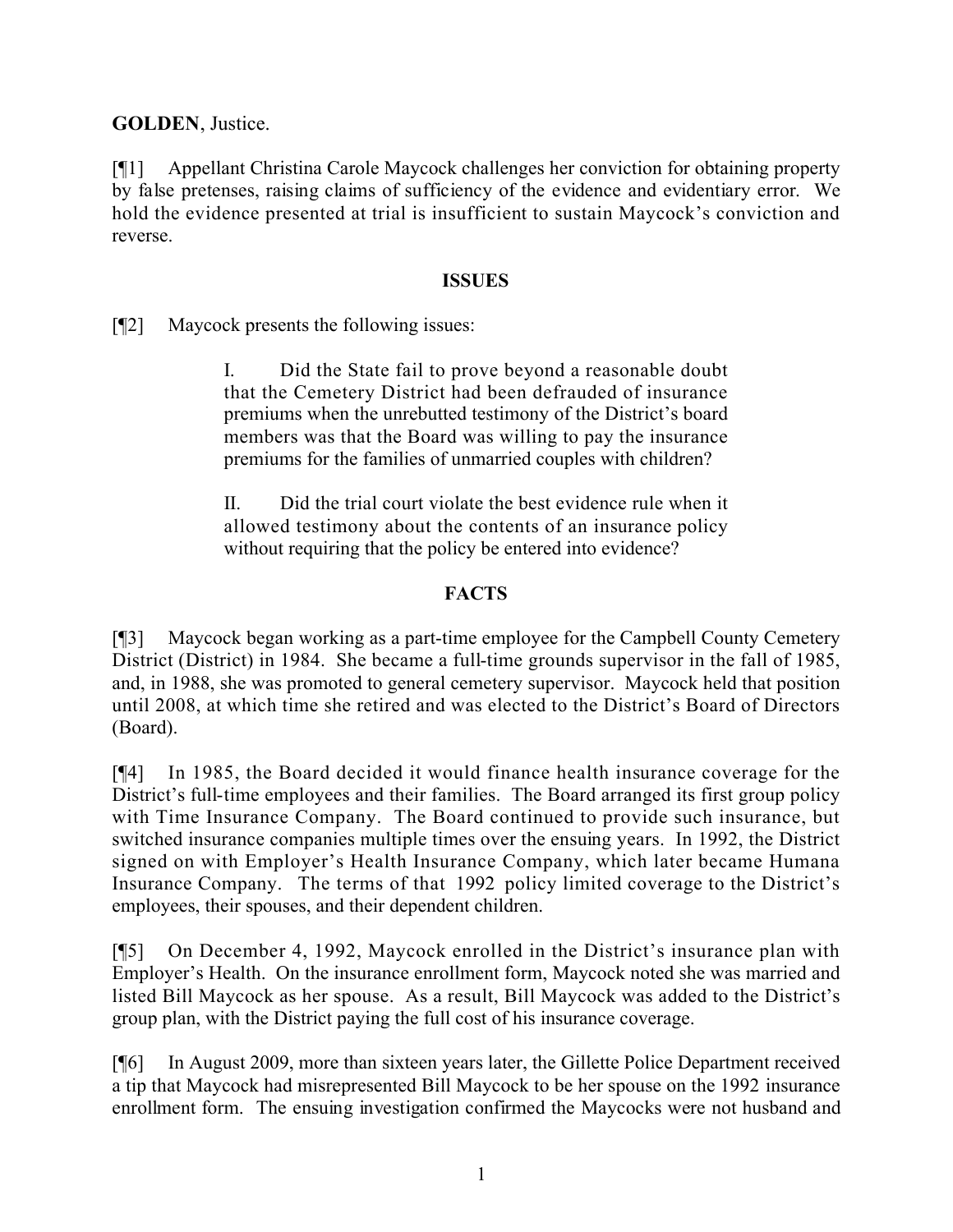wife in 1992, at the time Maycock enrolled in the District's group insurance plan. The Maycocks had previously been married, but were divorced in 1971. Despite the divorce, the Maycocks and their children continued to live together as a family in a home jointly owned by the couple. They eventually remarried on September 1, 1999.

[¶7] On September 22, 2009, the State charged Maycock with one count of obtaining property by false pretenses under Wyo. Stat. Ann. § 6-3-407(a)(i) (LexisNexis 2003)<sup>1</sup> and § 6-3-410 (LexisNexis 2009), 2 alleging that Maycock "on or between December 4, 1992 and September 1, 1999, . . . did knowingly obtain property from another person by false pretenses with intent to defraud the person, with the value of the property being [five hundred] dollars [(\$500.00)] or more, that conduct occurring as part of a common scheme or plan and over the course of time[.]" After a two-day trial, a jury convicted Maycock on the charged offense on May 27, 2010. The district court imposed a suspended prison sentence of two to five years, placed Maycock on five years of supervised probation, and ordered her to pay, among other things, restitution in the amount of  $$17,288.00$ <sup>3</sup>. This appeal followed.

#### **DISCUSSION**

[¶8] In her first issue, Maycock challenges the legal sufficiency of the evidence supporting her conviction. Our standard for reviewing sufficiency of the evidence claims is well known, and we need not repeat it in detail here. In short, our task in considering a sufficiency of the evidence claim is to determine whether the evidence as a whole is adequate to support a reasonable inference of guilt beyond a reasonable doubt when that evidence is viewed in the light most favorable to the State. *Trevino v. State*, 2006 WY 113, ¶ 9, 142 P.3d 214, 217 (Wyo. 2006); *Lopez v. State*, 2004 WY 28, ¶ 16, 86 P.3d 851, 857 (Wyo. 2004).

 $\overline{a}$ 

(a) A person who knowingly obtains property from another person by false pretenses with intent to defraud the person is guilty of: (i) A felony . . . if the value of the property is five hundred dollars (\$500.00) or more[.]

The statute was amended in 2004 to increase the felony level amount to \$1,000.00. 2004 Wyo. Sess. Laws. Ch. 126, § 1.

 $2 \S 6 - 3 - 410$  provides:

The amount of property involved in violations of W.S. 6-3-402 through 6-3-404 and 6-3-406 through 6-3-408 committed pursuant to a common scheme or the same transaction, whether the property is taken from the same person or different persons, may be aggregated in determining the value of the property.

<sup>3</sup> This is the amount of the insurance premiums paid by the Board on behalf of Bill Maycock during the time period at issue.

<sup>&</sup>lt;sup>1</sup> At the time of the offense, § 6-3-407(a)(i) provided in relevant part: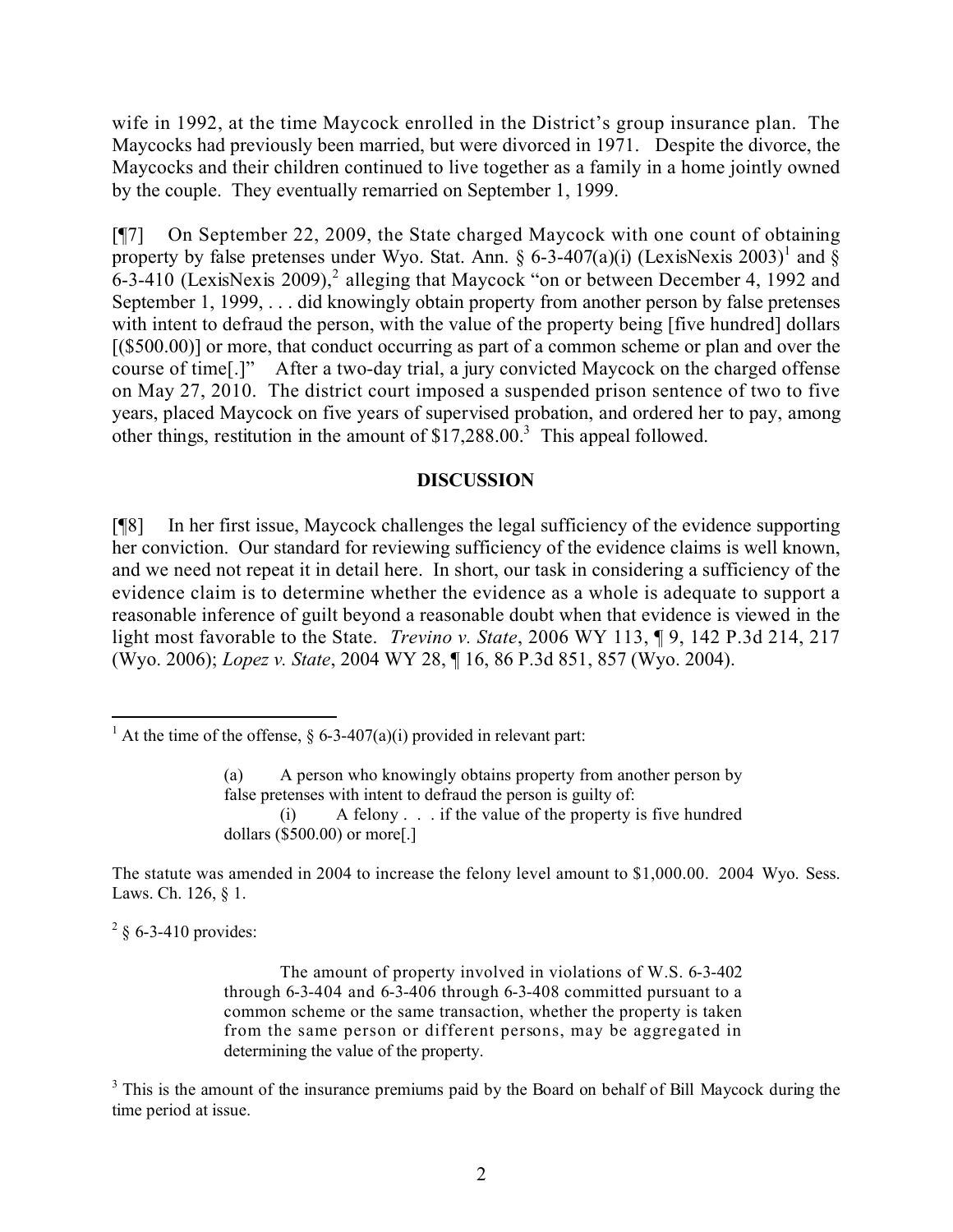[¶9] In order to convict a defendant of obtaining property by false pretenses under § 6-3- 407(a), the State must prove the following elements beyond a reasonable doubt:

- (1) the pretenses;
- (2) their falsity;
- (3) the fact of obtaining property<sup>[4]</sup> by reason of the pretenses;
- (4) the knowledge of the accused of their falsity; and
- (5) the intent to defraud.

*Lopez v. State*, 788 P.2d 1150, 1152 (Wyo. 1990) (citing *Miller v. State*, 732 P.2d 1054 (Wyo. 1987); *Driver v. State*, 589 P.2d 391 (Wyo. 1979)). Indispensible to the establishment of this crime is proof that the victim relied on the alleged false pretense; that is, proof the alleged false pretense was the controlling factor which induced the victim to part with his property. *Miller*, 732 P.2d at 1062-63; *see also* 3 Wayne R. LaFave, *Substantive Criminal Law* § 19.7(c) at 122-23 (2<sup>nd</sup> ed. 2003).

[¶10] In this case, there is no question that sufficient proof was adduced at trial to permit a reasonable juror to find beyond a reasonable doubt that Maycock acted to deceive by falsely representing her marital status on the insurance enrollment form. The question presented for our consideration is whether there is sufficient proof of the same nature of reliance by the Board on that misrepresentation. After careful review of the record, we conclude there is not.

[¶11] The only evidence adduced at trial on this issue came from the testimony of three defense witnesses who were Board members during the time period the crime allegedly occurred. Viewed collectively, their testimony shows: (1) the Board intended to finance insurance for the District's employees and their families; (2) the Board broadly defined "family" to include anyone living in the same household as the employee; (3) the Maycocks' marital status was of no consequence to the Board because Bill Maycock fit within the Board's broad definition of family for purposes of the District's insurance coverage; and (4) the Board would have insured Bill Maycock even if it had known the Maycocks were not legally married.<sup>5</sup> No witness testified that the Board relied on Maycock's misrepresentation or that the Board would not have paid the insurance premiums for Bill Maycock but for that

 <sup>4</sup> Property is defined as "anything of value whether tangible or intangible, real or personal, public or private." Wyo. Stat. Ann.  $\delta$  6-1-104(a)(viii) (LexisNexis 2009).

<sup>&</sup>lt;sup>5</sup> It is apparent from the testimony that these former Board members were not aware of the coverage limitations under the Humana policy. Because there is no evidence to the contrary, we must assume the other Board members shared the same misunderstanding.